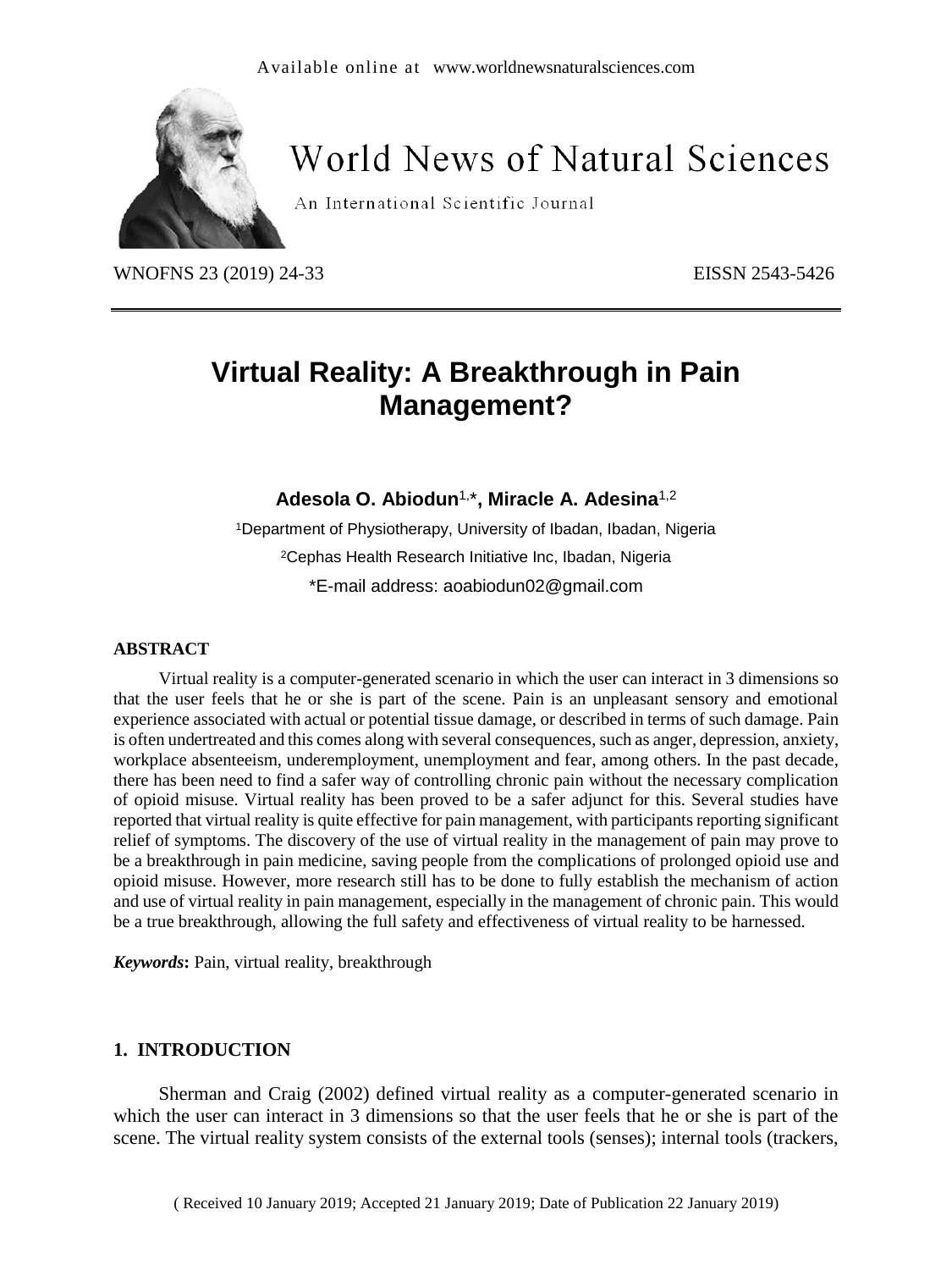gloves, joysticks, etc.); a system of graphic imaging rendering that creates the virtual environment; and the software and database. These work together, making the virtual reality system facilitate the interaction between the senses (olfactory, auditory, visual or haptic) and a virtual reality, to enable the person experience the virtual reality as if it were real (Riva, 2006; Matijevic *et al*., 2013). The characteristics of the components of virtual reality used may greatly influence the response of the users, necessitating appropriate choices of the component before use (Rand et al., 2005; Dahlquist *et al*., 2007; Mahrer and Gold, 2009; Gupta *et al*., 2017).

The International Association for the Study of Pain defined pain as "an unpleasant sensory and emotional experience associated with actual or potential tissue damage, or described in terms of such damage" (Merskey *et al*., 1979). Pain is a personal experience, it is a subjective phenomenon. McCaffrey and Beebe (1989) explained that "pain is whatever the person experiencing it says it is." Hence, pain management should be beyond management of the underlying tissue injury, since the experience may be emotional. Plato described pain as a penalty arising from within the body, which may be more of an emotional experience (Kumar and Elavarasi, 2016).

Pain, being a broad concept, can be classified based on different criteria. The classification can be based on duration, location, intensity, type of patient, the circumstances of the pathology, etc. (Thienhaus and Cole, 2002). Based on the duration of pain, pain can be largely classified into acute and chronic pain (Turk and Okifuji, 2001; Mcpherson *et al*., 2004). Acute pain is defined as pain of less than three (3) to six (6) months; and chronic pain is pain that persists beyond 6 months, or after tissue healing is complete. However, acute and chronic pain are no longer defined based on their duration alone anymore, as it has been discovered that beyond the duration, the two types of pain differ in underlying pathologies and characteristics (Jacox *et al*., 1992; Carr and Goudas, 1999; Chapman and Nakamura, 1999; Dunajcik, 1999; Jacobsen and Mariano, 2001).

As much as pain is a common concept, it is often undertreated (Carr and Goudas, 1999). Several consequences have been related to untreated and undertreated pain. These include anger, depression, anxiety, workplace absenteeism, underemployment, unemployment, fear, among others (Teoh and Stjernsward, 1992). However, over the years, pain management has received focus with the development of different methods of managing pain, and safety as a major consideration (Becker *et al*., 1997; Butler *et al*., 1997; Fox *et al*., 2000). One of such forms of management is virtual reality.

The concept of virtual reality has existed for several decades, but has received more attention than ever in recent times. This development has been largely attributed to technological advancements and substantial investment in the industry (Van Bottenburg and Salome, 2010). This intervention has been found to be useful for pain management (Kuhlen and Dohle, 1995; Rose *et al*., 1996; Jack *et al*., 2001; Reid, 2002; Tarr and Warren, 2002; Fulk, 2005; Haik *et al*., 2006; Mirelman *et al*., 2010; Albiol-Perez *et al*., 2015). Virtual reality has been reported to have enhanced safer practicing and training environment, and also ensured customization of treatment needs with increased flexibility of assessment and training procedures (Sveistrup, 2004; Rizzo and Kim, 2005).

In the past decade, there has been a need to find a safer way of controlling chronic pain without the necessary complication of opioid misuse, and virtual reality has been proved to be a safer adjunct for this (Gershon *et al*., 2004; Chan *et al*., 2007; Hoffman *et al*., 2008; Maani *et al*., 2011; Mosso *et al*., 2012; Jones *et al*., 2016).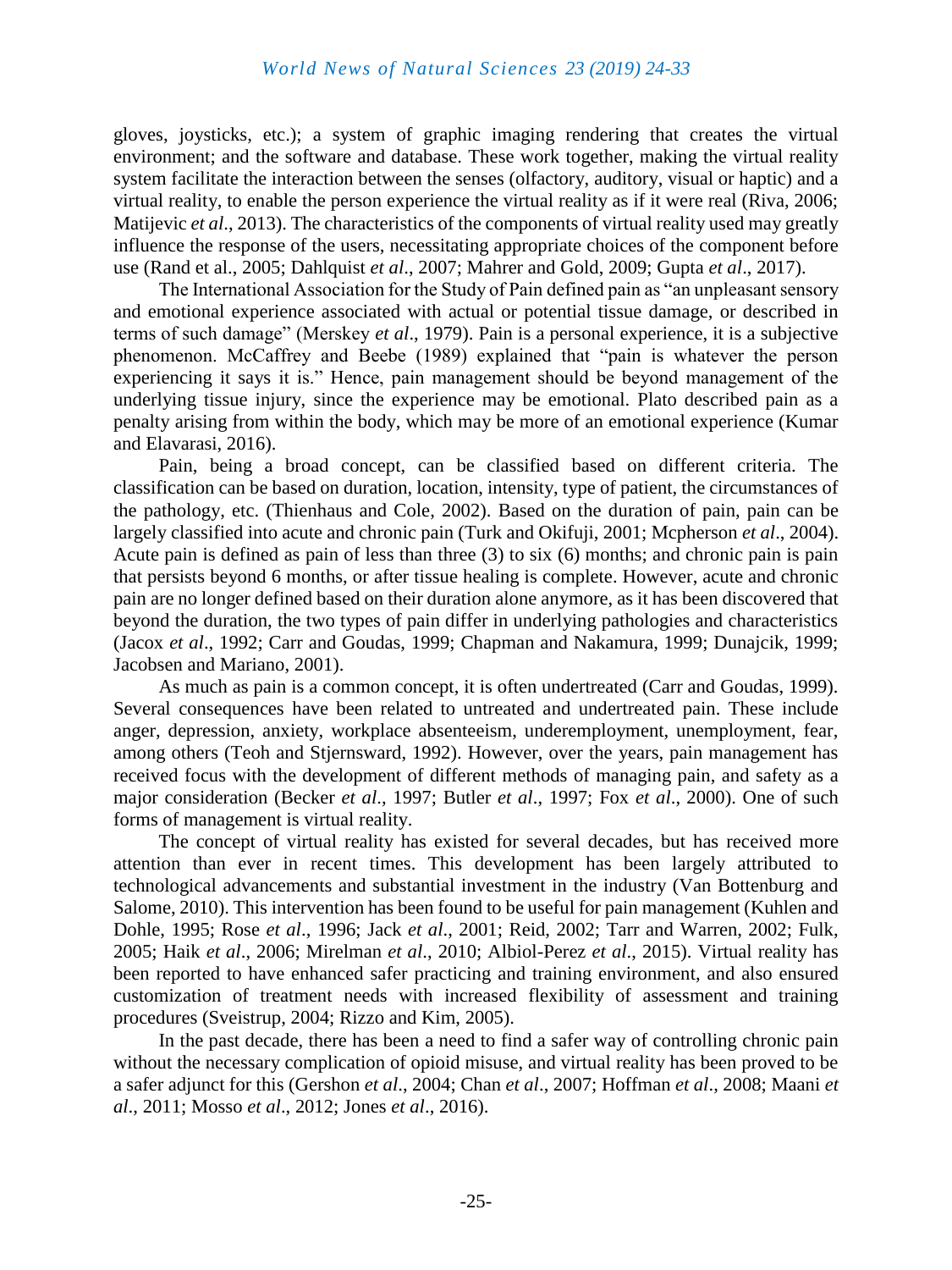#### **2. PRINCIPLE OF MANAGEMENT OF PAIN USING VIRTUAL REALITY**

As a modality that has been discovered to have therapeutic value in the management of pain, it is important to understand, the principle by which this therapeutic value is achieved. The principles by which virtual reality helps in managing acute and chronic pain vary. The process of acute pain management has been largely related to the distraction of the individual from the pain (Distraction Therapy). This is because pain requires attention and people have limited capacity for paying attention (Villemure and Bushnell, 2002). Hence, an individual who is experiencing pain and is immersed in the "pleasurable" world of virtual reality, has limited attention left to process the pain signals in the body (Melzack and Wall, 1965; Malloy and Milling, 2010; Hoffman *et al*., 2011). Dahlquist *et al*. (2007) suggested that in distracting an individual from his or her pain, interactive distraction, such as virtual reality, is more effective than passive distraction.

In the management of chronic pain, however, there are more opinions suggesting that the use virtual reality in combination with cognitive behavioural therapy (CBT) is the effective principle of pain control (Shiri *et al*., 2013; Loreto-Quijada *et at*., 2014; Morris *et al*., 2015; Garcia-Palacios *et al*., 2015). The pain pathways involving attention, emotion, concentration, memory, touch, auditory and visual senses are altered directly or indirectly through this concept (Gold *et al*., 2007; Mahrer and Gold, 2009; Garrett *et al*., 2017). The subjective perception of pain by the individual is changed by altering the sensory, cognitive and affective traits of pain (Mura, 2010). The overall reduction in activities in the pain matrix may lead to consequent increase in the activity in the anterior cingulate cortex and orbitofrontal regions of the brain (Li *et al*., 2012). Hoffman (2004) opined that virtual reality may change the physical registration of pain by the pain and not just the perception of the stimuli. The exact neurophysiologic mechanisms involved in chronic pain modulation are unknown. It is suggested that the descending inhibitory pathways in the CNS are involved in this process (Sharar *et al*., 2008). However, there is more evidence suggesting that virtual reality works based on the principle of distraction than on direct or indirect alteration of the sensory, cognitive and affective traits (Bantick *et al*., 2002; Malloy and Milling, 2010; Gupta *et al*., 2017) and more research has to be carried out to explore this area.

#### **3. EFFICACY OF VIRTUAL REALITY IN PAIN MANAGEMENT**

Over the years, several works have been done to ensure safe and effective management of pain, especially with the rise in incidence of opioid abuse around the world. Following the attention virtual reality began to receive, it has been considered important for its efficacy to be investigated. Several studies have reported that virtual reality is quite effective for pain management, with participants reporting significant relief of symptoms (Cole *et al*., 2009; Saring-Bahat *et al*., 2010; Patterson *et al*., 2010; Botella *et al*., 2013; De Tommaso *et al*., 2013; Ramachandran and Seckel, 2013; Wiederhold *et al*., 2014). It has been found to be quite effective in women, men, and children alike. There are evidences supporting the use of virtual reality therapy in the management of fibromyalgia, pruritus, phantom limb pain, pain from physical trauma, chronic headache, migraine, pains from burns, among others (Hoffman *et al*., 2001; Cole *et al*., 2009; Leibovici *et al*., 2009; Patterson *et al*., 2010; Botella *et al*., 2013; Ramachandran and Seckel, 2013; Shiri *et al*., 2013; De Tommaso *et al*., 2013). Studies have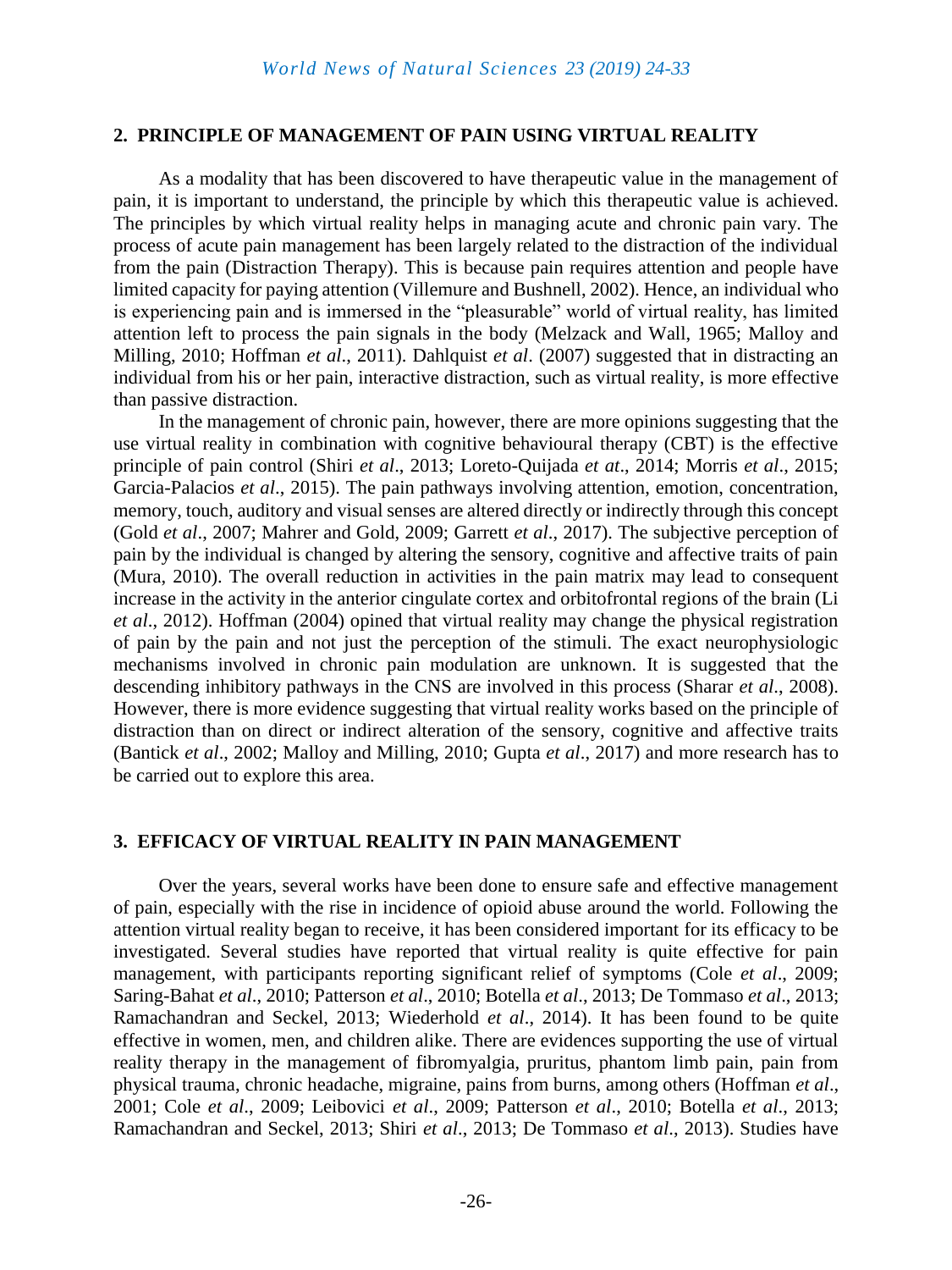shown that virtual reality can be used as a safe adjunct or alternative to the use of opioids (Hoffman *et al*., 2000; Hoffman *et al*., 2001; Gershon *et al*., 2004; Patterson *et al*., 2006; Chan *et al*., 2007; Sharar *et al*., 2007; Van Twillert *et al*., 2007; Hoffman *et al*., 2008; Maani *et al*., 2008; Maani *et al*., 2011; Mosso *et al*., 2012).

There is significant research supporting the use of virtual reality in the management of acute pain, however, this cannot be said about chronic pain, necessitating need for research in this area (Li *et al*., 2012; Keefe *et al*., 2012). Only few studies have examined the efficacy of virtual reality in the management of chronic pain. It has recently been discovered that virtual reality can be used to augment hypnosis in the treatment of chronic pain (Oneal *et al*., 2008). However, it is currently unknown whether virtual reality has an effect on chronic pain or not, even though some studies have reported relief of pain symptom in participants (Jones *et al*., 2016).

#### **4. BREAKTHROUGH OR NOT?**

Over the years, opioids have been largely used in the management of pain. However, in recent years, cases of opioids misuse, addiction and dependence have increased and become alarming, resulting in the death of millions of individuals around the world (Vowles *et al*., 2015; Hser *et al*., 2015; Rudd *et al*., 2016). Several studies have revealed that virtual reality is quite efficacious in the management of pain, and can be used as an adjunct or alternative in pain management (Hoffman *et al*., 2000; Hoffman *et al*., 2001; Gershon *et al*., 2004; Patterson *et al*., 2006; Sharar *et al*., 2007; Van Twillert *et al*., 2007; Chan *et al*., 2007; Maani *et al*., 2008; Hoffman *et al*., 2008; Mosso *et al*., 2012; Jones *et al*., 2016). This situation has stimulated pain physicians to look for other methods of pain control that are effective, but safer than the use of opioids (Jones *et al*., 2016). Hoffman *et al*. (2007) also reported that the analgesic effect produced by virtual reality is similar to the magnitude of pain relief produced by clinically relevant doses of systemic opioids.

The discovery of the use of virtual reality in the management of pain may prove to be a breakthrough in pain medicine, saving people from the complications of prolonged opioid use and opioid misuse. However, a lot of research still has to be done to fully establish the mechanism of action and use of virtual reality in pain management, especially in the management of chronic pain. This would be a true breakthrough, allowing the full safety and effectiveness of virtual reality to be harnessed.

### **5. CONCLUSION**

In conclusion, virtual reality has been suggested as an effective and safer approach to the management of pain. It can be used in place of opioids, thereby helping the fight against opioid abuse. However, due to the differences in the characteristics of acute and chronic pain, the approach does not follow the same principle in the management of the two types of pain. While there are several studies supporting the use of virtual reality in the management of acute pain, there are limited studies to support the use in the management of chronic pain. More research has to be carried out to investigate the effectiveness of virtual reality in the management of chronic pain. This may prove to facilitate better pain management.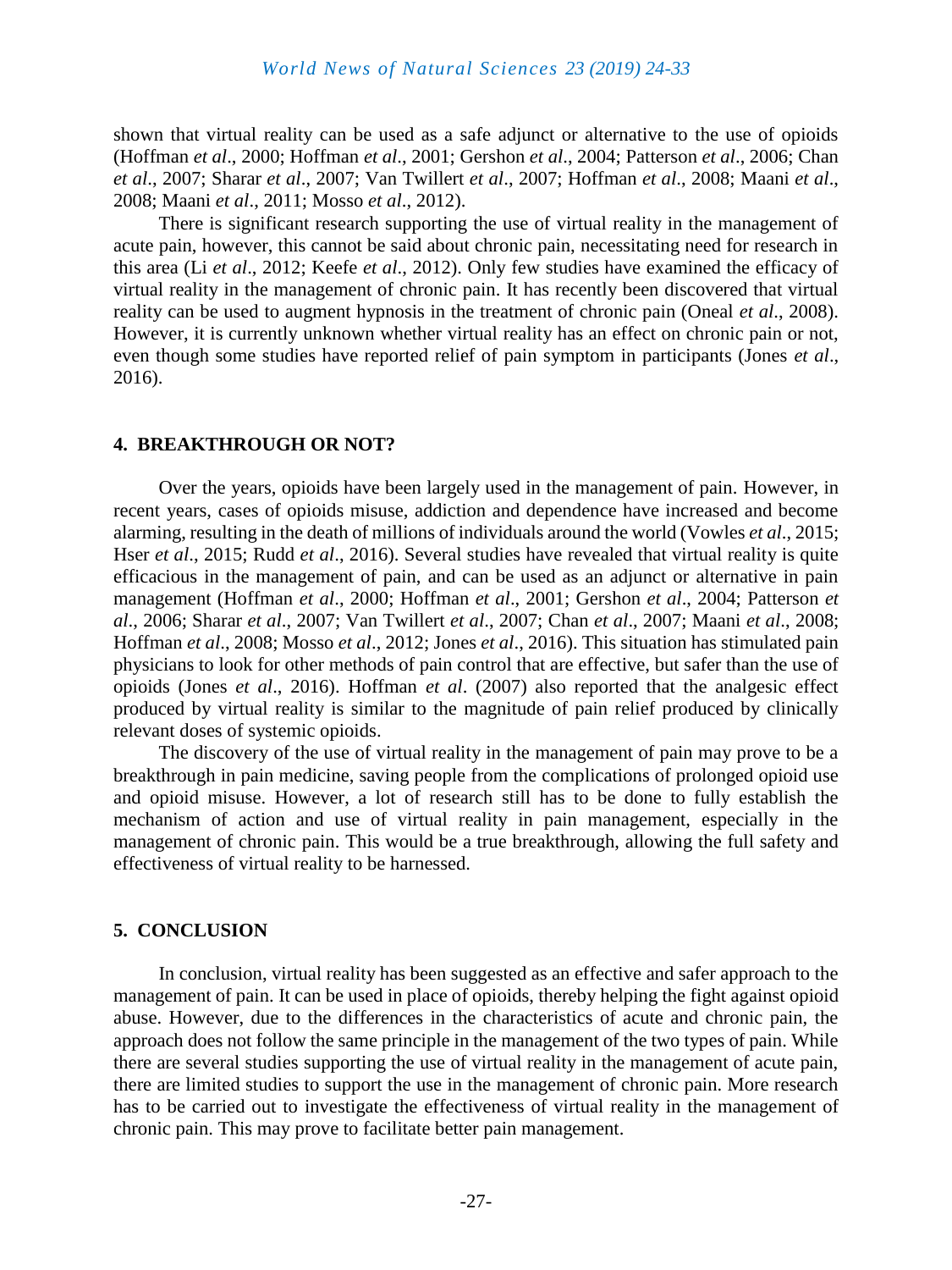## **References**

- [1] Albiol-Perez S., Forcano-Carcia M., Munoz-Tomas M.T., Manzano-Fernandez P., Solsona-Hernandez S., Mashat M.A., and Gil-Gomez J.A. 2015. A novel virtual motor rehabilitation system for Guillain-barre syndrome. *Methods of Information in Medicine* 54(2): 127-134
- [2] Bantick S.J., Wise R.G., Ploghaus A., Clare S., Smith S.M., and Tracey I. (2002). Imaging how attention modulates pain in humans using functional MRI. *Brain* 125: 310-319
- [3] Becker N., Bondegaard T.A., Olsen A.K., Slogren P., Bech P., and Erikson J. (1997) Pain epidemiology and health related quality of life in chronic non-malignant pain patients referred to a Danish multidisciplinary pain center. *Pain* 73: 393-400
- [4] Botella C., Garcia-Palacios A., Vizcaino Y., Herrero R., Banos R.M., and Belmonte M.A. (2013). Virtual reality in the treatment of fibromyalgia: a pilot study. *Cyberpsychology, Behavior and Social Networking* 16: 215-223
- [5] Butler R.J., Hartwig R., and Gardner H.H (1997). HMOs moral hazard and cost shifting in workers' compensation. *Journal of Health Economics* 16: 191-206.
- [6] Carr D.B. and Goudas L.C (1999). Acute pain. *Lancet* 353(9169): 2051-2058
- [7] Chan E.A., Chung J.W., Wong T.K., Lien A.S., and Yang J.Y. (2007) Application of a virtual reality prototype for pain relief of paediatric burn in Taiwan. *Journal of Clinical Nursing* 16 (4): 786-793
- [8] Chapman C.R. and Nakamura Y.A. (1999) Passion of the Soul: an introduction to pain for consciousness researchers. *Consciousness Cognition* 8: 391-422
- [9] Cole J., Crowle S., Austwick G., and Slater D.H. (2009) Explanatory findings with virtual reality for phantom limb: from stump motion to agency and analgesia. *Disability and Rehabilitation* 31: 846-854
- [10] Dahlquist L.M., McKenna K.D., Jones K.K., Dillinger L., Weiss K.E., and Ackerman C.S. (2007) Active and passive distraction using a head-mounted display helmet: Effects on cold pressor pain in children. *Journal of Health Psychology* 26: 794-801.
- [11] De Tommaso M., Ricci K., Laneve L., Savino N., Antonaci V., and Livrea P. (2013) Virtual visual effect of hospital waiting room on pain modulation in healthy subjects and patients with chronic migraine. *Pain Research and Treatment* 2013: 515730
- [12] Dunajcik L. (1999) Chronic nonmalignant pain. In: McCaffery M, Pasero C, eds. Pain Clinical Manual, 2nd ed. St. Louis, MO: Mosby Inc: 1999: 467-521
- [13] Fox C.D., Berger D., Fine P.G. *et al*. (2000) Pain assessment and treatment in the managed care environment. A position statement from the American Pain Society. Glenview, IL: American Pain Society
- [14] Fulk G. (2005). Locomotor training and virtual reality-based balance training for an individual with multiple sclerosis: a case report. *Journal of Neurologic Physical Therapy* 29(1): 34-42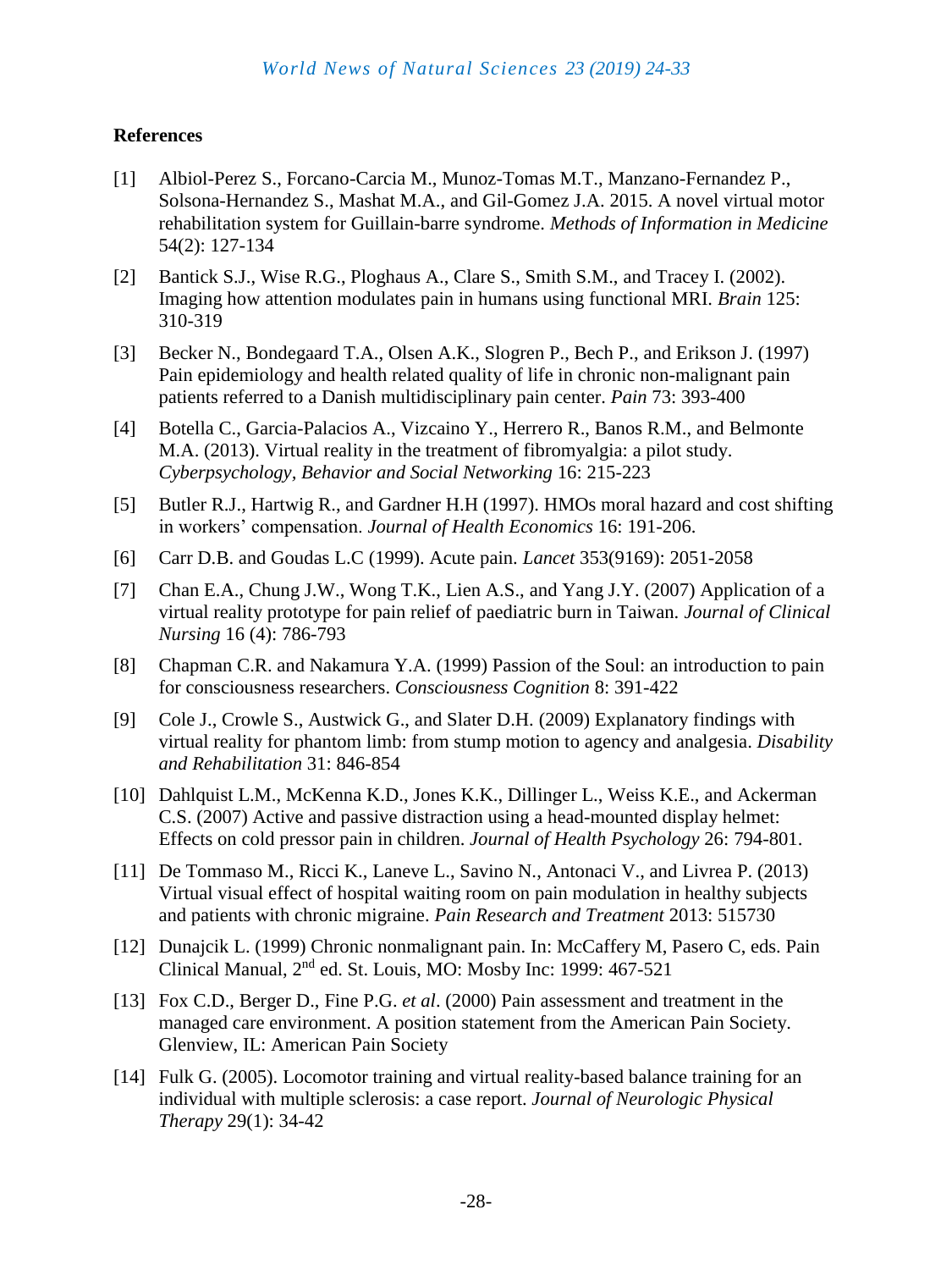- [15] Garcia-Palacios A., Herrero R., Vizcaino Y., Belmonte M.A., Castilla D., Molinari G., Banos R.M., and Botella C. (2015). Integrating virtual reality with activity management for the treatment of fibromyalgia: Acceptability and preliminary efficacy. *The Clinical Journal of Pain* 31: 564-572
- [16] Garrett B., Taverner T., and McDade P. (2017) Virtual reality as an adjunct home therapy in chronic pain management: An exploratory study. *JMIR Medical Informatics*  5(2): e11
- [17] Gershon J., Zimand E., Pickering M., Rothbaum B.O., and Hodges L. (2004). A pilot and feasibility study of virtual reality as a distraction for children with cancer. *Journal American Academy of Child and Adolescent Psychiatry* 43 (10): 1243-1249
- [18] Gold J.I., Belmont K., and Thomas D. (2007). The neurobiology of virtual reality pain attenuation. *Cyberpsychology, Behaviour, and Social Networking* 10(4): 536-544
- [19] Gupta A., Scott K., and Dukewich M. (2017) Innovative technology using virtual reality in the treatment of pain: Does it reduce pain via distraction, or is there more to it? *Pain Medicine* 19(1): 151-159
- [20] Haik J., Tessone A., Nota A., Mendes D., Raz L., Goldan O., Regev E., Winkler E., Mor E., Orenstein A., and Hollombe I. (2006). The use of video capture virtual reality in burn rehabilitation: the possibilities. *Journal of Burn Care and Research* 27(2): 195- 197
- [21] Hoffman H.G. (2004) Virtual reality therapy. *Scientific American* 291(2): 58-65
- [22] Hoffman H.G., Chambers G.T., Meyer W.J., 3rd, Arceneaux L.L., Russell W.J., Seibel E.J., Richards T.L., Sharar S.R., and Patterson D.R. (2011) Virtual reality as an adjunctive non-pharmacologic analgesic for acute burn pain during medical procedures. *Annals of Behavioural Medicine* 41(2): 183-191
- [23] Hoffman H.G., Patterson D.R., and Carrougher G.J. (2000). Use of virtual reality for adjunctive treatment of adult burn pain during physical therapy: a controlled study. *The Clinical Journal of Pain* 16(3), 244-250
- [24] Hoffman H.G., Patterson D.R., Carrougher G.J., and Sharar S.R. (2001). Effectiveness of virtual reality-based pain control with multiple treatments. *The Clinical Journal of Pain* 17(3), 229-235
- [25] Hoffman H.G., Patterson D.R., Seibel E., Soltani M., Jewett-Leahy L., and Sharar S.R. (2008) Virtual reality pain control during burn wound debridement in the hydrotank. *The Clinical Journal of Pain* 24 (4): 299-304
- [26] Hoffman H.G., Richards T.L., Van Oostrom T., Coda B.A., Jensen M.P., Blough D.K., and Sharar S.R. (2007) The analgesic effects of opioids and immersive virtual reality distraction: Evidence from subjective and functional brain imaging assessments. *Anesthesia and Analgesia* 105(6): 1776-1783
- [27] Hser Y.I., Evans E., Grella C., Ling W., and Anglin D. (2015) Long-term course of opioid addiction. *Harvard Review of Psychiatry* 23: 76-89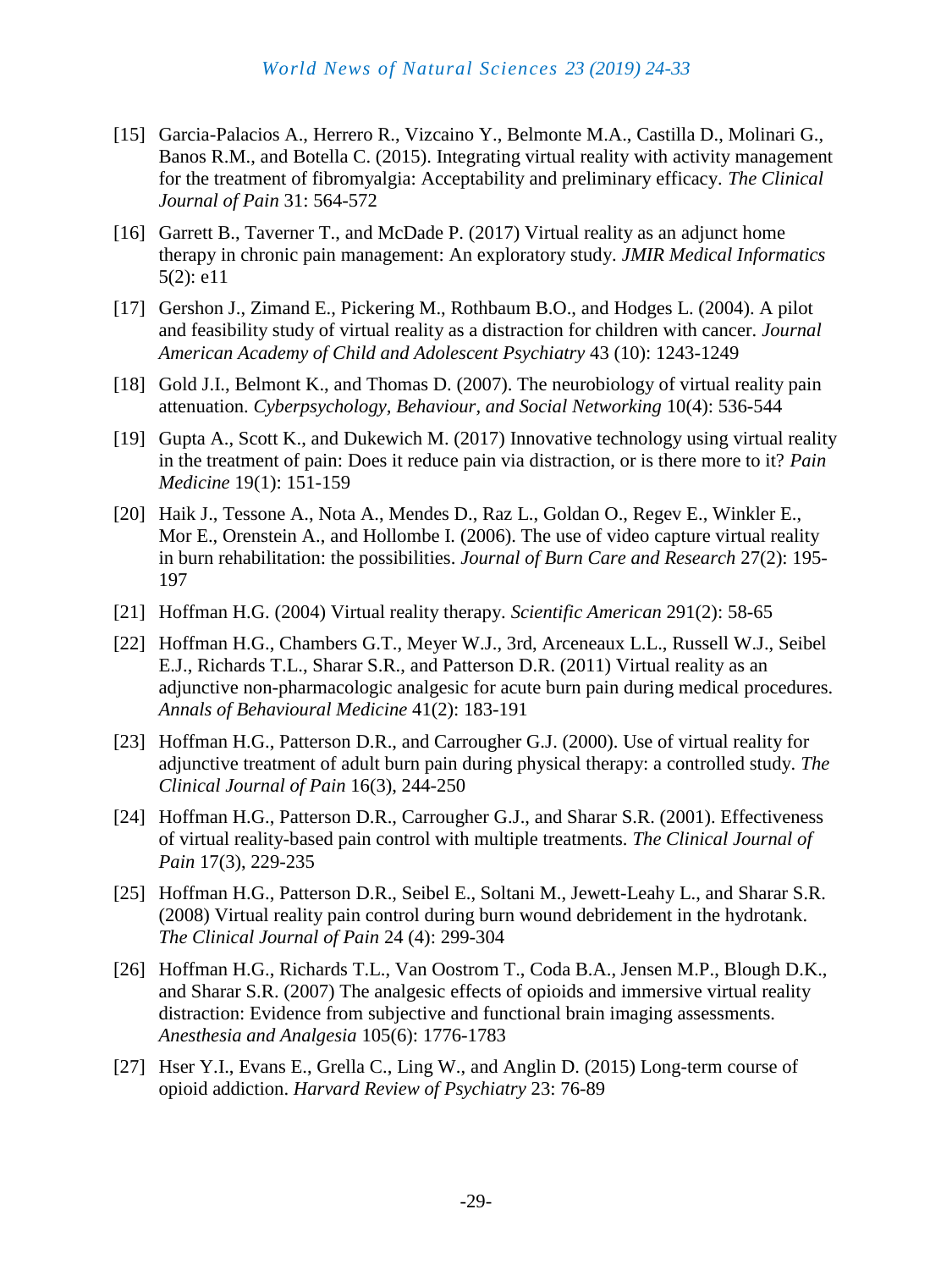- [28] Jack D., Boian R., Merians A.S., Tremaine M., Burdea G.C., Adamovich S.V., Recce M., and Poizner H. (2001). Virtual reality-enhanced stroke rehabilitation. *IEEE Transactions on Neural Systems and Rehabilitation Engineering* 9(3): 308-318
- [29] Jacobsen L. and Mariano A. (2001) General considerations of chronic pain. In: Loeser JD, Butler SH, Chapman CR, et al, eds. Bonica's Management of Pain. 3<sup>rd</sup> ed. Baltimore, MD: Lippincott Williams & Wilkins 241-254
- [30] Jacox A.K., Carr D.B., Chapman C.R. *et al*. (1992) Acute pain management: Operative or medical procedures and Trauma clinical practice guideline. No 1, Rockville, MD: US Department of Health and Human Services, Agency for Health Care Policy and Research. AHCPR publication 92-0032
- [31] Jones T., Moore T., and Choo J. (2016) The Impact of Virtual Reality on Chronic Pain. *PLoS One* 11(12): e0167523
- [32] Keefe F.J., Huling D.A., Coggins M.J., Keefe D.F., Rosenthal M.Z., Herr N.R., and Hoffman H.G. (2012) Virtual reality for persistent pain: A new direction for behavioural pain management. *Pain* 153(11): 2163-2166
- [33] Kuhlen T. and Dohle C. (1995) Virtual reality for physically disabled people. *Computers in Biology and Medicine* 25: 205-211
- [34] Kumar K.H. and Elavarasi P. (2016). Definition of pain and classification of pain disorders. *Journal of Advanced Clinical & Research Insights* 3: 87-90
- [35] Leibovici V., Magora F., Cohen S., and Ingher A. (2009) Effects of virtual reality for phantom limb pain: from stump motion to agency and analgesia. *Disability and Rehabilitation* 31: 846-854
- [36] Li A., Montano Z., Chen VJ., and Gold J.I. (2012). Virtual reality and pain management: current trend and future directions. *Pain Management* 1(2): 147-157
- [37] Loreto-Quijada D., Gutierrez-Maldonado J., Nieto R., Gutierrez-Martinez O., Ferrer-Garcia M., Saldana C., Fuste-Escolano A., and Liutsko L. (2014). Differential effects of two virtual reality interventions: Distraction versus pain control. *Cyberpsychology, Behaviour, and Social Networking* 17: 353-358
- [38] Maani C.V., Hoffman H.G., DeSocio P.A., Morrow M., Gaylin C., and Magula J. (2008). Pain control during wound care for combat-related burn injuries using custom articulated arm mounted virtual reality goggles. *Journal of CyberTherapy and Rehabilitation* 1(2): 193-198
- [39] Maani C.V., Hoffman H.G., Morrow M., Maiers A., Gaylord K., McGhee L.L., and DeSocio P.A. (2011). Virtual reality pain control during burn wound debridement of combat-related burn injuries using robot-like arm mounted VR googles. *Journal of Trauma and Acute Care* 71 (1 Suppl): S125-130
- [40] Mahrer N.E. and Gold J.I. (2009) The use of virtual reality for pain control: a review. *Current Pain and Headache Report* 13(2): 100-109
- [41] Malloy K.M. and Milling L.S. (2010). The effectiveness of virtual reality distraction for pain reduction: A systematic review. *Clinical Psychology Review* 30: 1011-1018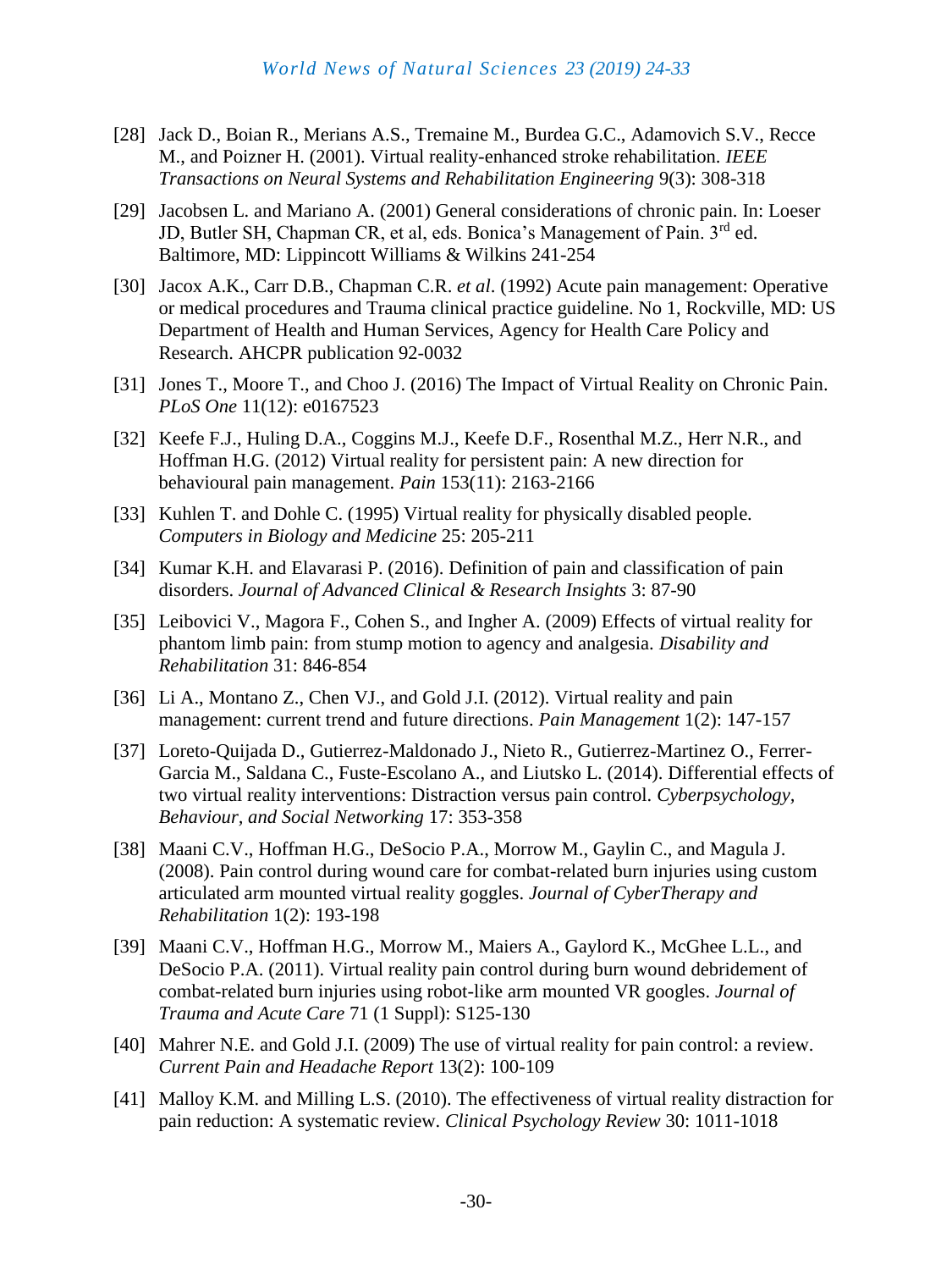- [42] Matijevic Dunajcik, V., Secic A., Masic V., Sunic M., Kolak Z., and Znika M. (2013). Virtual reality in rehabilitation and therapy. **Acta Clinica Croatia** 52: 453-457
- [43] McCaffery M. and Beebe A. (1989). Pain: clinical manual for nursing practice. C.V. Mosby, St Louis.
- [44] Mcpherson M.L., Canaday BrR., Heit H.A., *et al*. (2004). A pharmacist's guide to the clinical assessment and management of pain. In: Science PPa, editor. University of Maryland, Baltimore: American Pharmacist Association.
- [45] Melzack R. and Wall P.D. (1965) Pain mechanism: A new theory. *Science* 150: 971-979
- [46] Merskey H., Albe Fessard D., Bonica J.J., Carmon A., Dubner R., Kerr F.W.L., Lindblom U., Mumford J.M., Nathan P.W., Noordenbos W., Pagni C.A., Renaer M.J., Sternbach R.A., and Sunderland S. (1979). Pain terms: A list with definitions and notes on usage. Recommended by the IASP subcommittee on taxonomy. *Pain* 6: 249-952
- [47] Mirelman A., Maidan I., Herman T., Deutsch J., Giladi N., and Hausdorff J. (2010). Virtual reality for gait training: can it induce motor learning to enhance complex walking and reduce fall risk in patients with Parkinson's disease? *Journals of Gerontology Series A: Biomedical Sciences and Medical Sciences 66*(2): 234-240
- [48] Morris L.D., Louw Q.A., Grimmer K.A., and Meintjes E. (2015). Targeting pain catastrophization in patients with fibromyalgia using virtual reality exposure therapy: A proof-of-concept study. *Journal of Physical Therapy Science* 27: 3461-3467
- [49] Mosso J.L., Obrador G.T., Wiederhold B., Wiederhold M., Lara V., and Santander A. (2012) Cybertherapy in Medicine- Experience at the Universidad Panamericana, IMSS and ISSSTE Mexico.
- [50] Mura G. (2010) Metaplasticity in virtual worlds: Aesthetics and Semantic Concepts. Hershey, PA: IGI Global. The Mediation Chamber; pp. 133-156
- [51] Oneal B.J., Patterson D.R., Soltani M., Teeley A., and Jensen M.P. (2008) Virtual reality hypnosis in the treatment of chronic neuropathic pain: a case report. *International Journal of Clinical and Experimental Hypnosis* 56(4): 451-462
- [52] Patterson D.R., Hoffman H.G., Palacios A.G., Jensen M.J. (2006). Analgesic effects of posthypnotic suggestions and virtual reality distraction on thermal pain. *Journal of Abnormal Psychology* 115, 834-841
- [53] Patterson D.R., Jensen M.P., Wiechman S.A., and Sharar S.R. (2010) Virtual reality hypnosis for pain associated with recovery from physical trauma. *The International Journal of Clinical and Experimental Hypnosis* 58(3): 288-300
- [54] Ramachandran V.S. and Seckel E.L. (2013) Using mirror visual feedback and virtual reality to treat fibromyalgia. *Medical Hypotheses* 75: 495-496
- [55] Rand D., Kizony K., Feintuch U., and Katz N. (2005) Virtual reality in neurorehabilitation. In: Textbook of neural repair and neurorehabilitation. Selzer M.E., Cohen L., Gage F.H., Clarke S., Duncan P.W., editors. New York: Cambridge Press.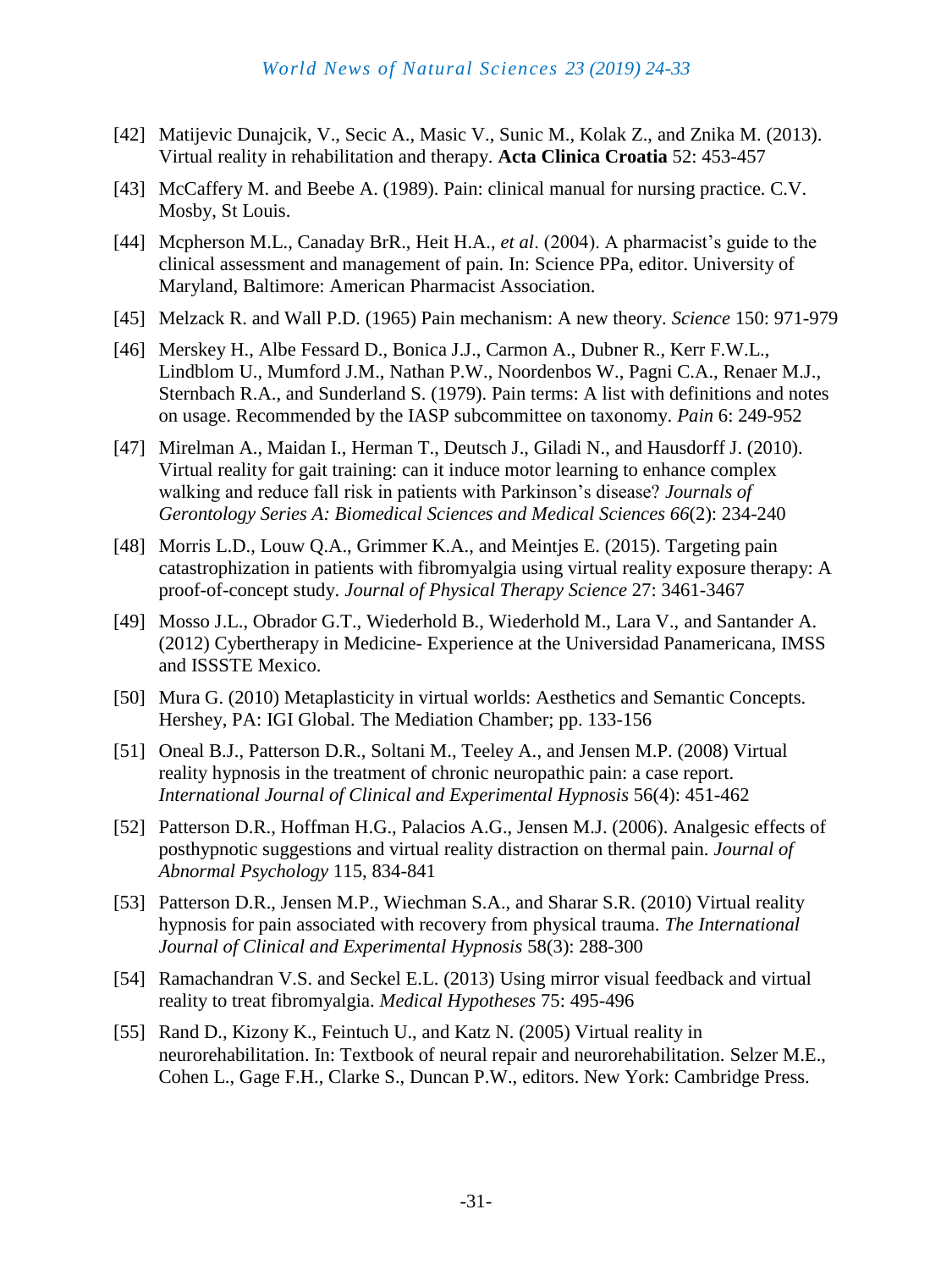- [56] Reid D.T. (2002). Benefits of a virtual play rehabilitation environment for children with cerebral palsy on perceptions of self-efficacy: A pilot study. *Journal of Pediatric Rehabilitation 5*(3): 141-148
- [57] Riva G. (2006) Virtual reality. In. Wiley Encyclopedia of biomedical engineering. Grad: Hoboken, NJ, USA: John Wiley and Sons, Inc.
- [58] Rizzo A.A. and Kim G. (2005) A SWOT analysis of the field of virtual rehabilitation and therapy. *Presence: Teleoperators and virtual environments* 14(2): 119-146
- [59] Rose F.D., Attree E.A., and Johnson D.A. (1996) Virtual reality: an assistive technology in neurological rehabilitation. *Current Opinion in Neurology* 9: 461-467
- [60] Rudd R.A., Seth P., David F., and Scholl L. (2016). Increases in drug and opioidinvolved overdose deaths- United States, 2010-2015. *MMWR Morbidity and Mortality Weekly Report* 65: 1445
- [61] Saring-Bahat H., Weiss P.L., and Laufer Y. (2010) Neck pain assessment in a virtual environment. *Spine* (Phila Pa 1976). 2010; 35(4): E105-E112.
- [62] Sharar S.R., Carrougher G.J., Nakamura D., Hoffman H.G., Blough D.K., and Patterson D.R. (2007). Factors influencing the efficacy of virtual reality distraction analgesia during postburn physical therapy: preliminary results from 3 ongoing studies. *Archives of Physical Medicine and Rehabilitation* 88 (12 Suppl 2), S43-49
- [63] Sharar S.R., Miller W., Teeley A., Soltani M., Hoffman H.G., Jensen M.P., and Patterson D.R. (2008). *Expert Review of Neurotherapeutics* 8(11): 1667-1674
- [64] Sherman W., Craig A. (2002) Understanding virtual reality: Interface, application, and design. California: Morgan Kaufmann
- [65] Shiri S., Feintuch U., Weiss N., Pustlnik A., Geffen T., Kay B., Meiner Z., and Berger I. (2013). A virtual reality system combined with biofeedback for treating pediatric chronic headache- a pilot study. *Pain Medicine* 14: 621-627
- [66] Sveistrup H. (2004). Motor rehabilitation using virtual reality. *Journal of NeuroEngineering and Rehabilitation* 1(1): 10
- [67] Tarr M.J. and Warren W.H. (2002) Virtual reality in behavioural neuroscience and beyond. *Nature Neuroscience* 5: 1089-1092
- [68] Teoh N., Stjernsward J. (1992) WHO cancer pain relief program: ten years on. IASP Newsletter.
- [69] Thienhaus O. and Cole B.E. (2002). Classification of Pain. Pain Management: A Practical Guide for Clinicians. 27-36
- [70] Turk D.C. and Okifuji A. (2001). Pain and taxonomies of pain In: Bonica's management of pain. Pp17-25., 3<sup>rd</sup> edition. Ed. Loeser J.D., Lippincott Williams & Wilkins, Philadelphia.
- [71] Van Bottenburg M. and Salome L. (2010). The indoorisation of outdoor sports: An exploration of the rise of lifestyle sports in artificial settings. *Leisure Studies* 29, 143- 160